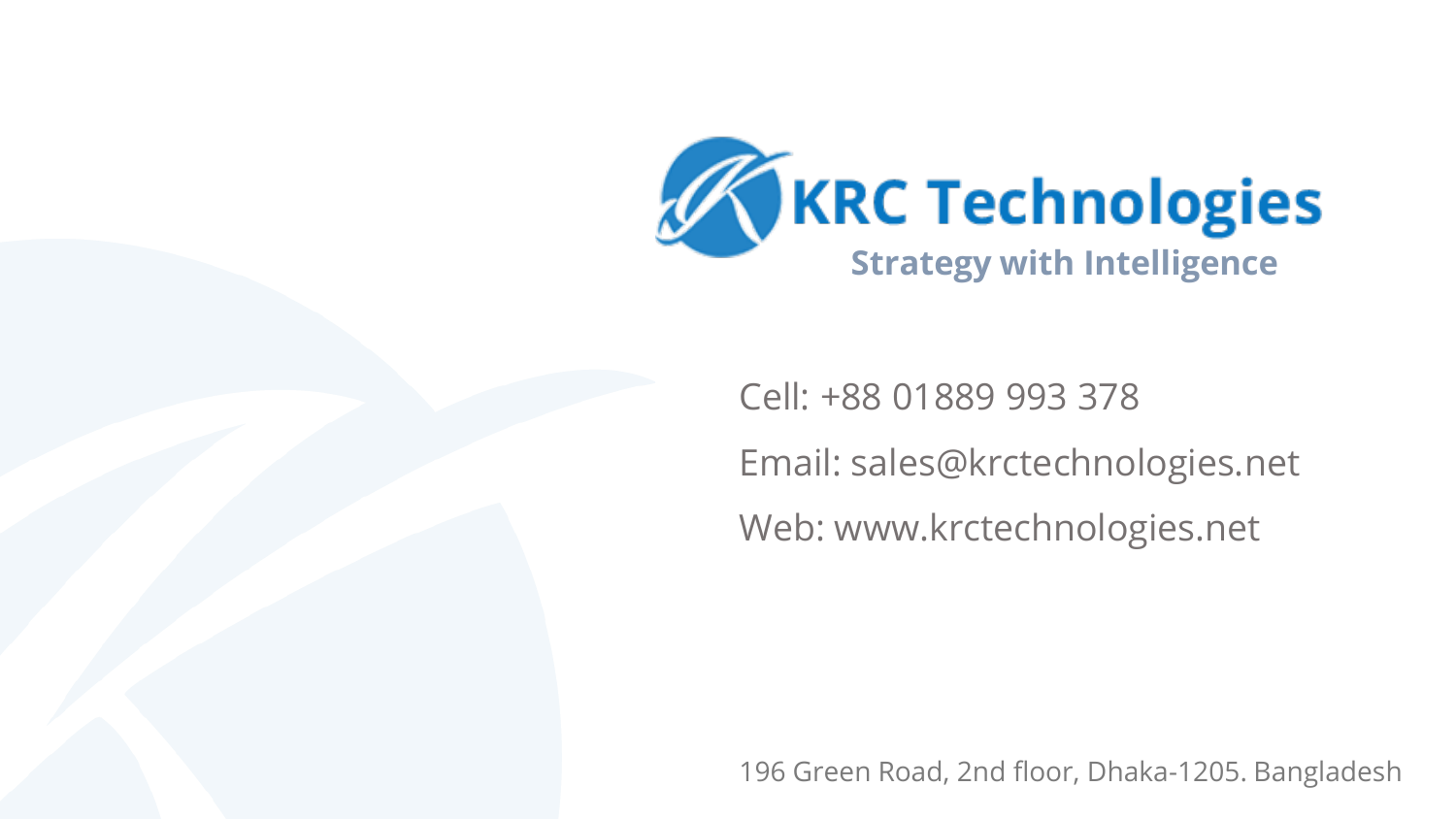# **We listen to our customers, not the competitors**

*" KRC Technologies is the first venture in Bangladesh, focused on the research and development aspect of the IT industry "*

We have launched new concept of category creation in the IT industry in Bangladesh. Through extensive research and development done by a panel of highly skilled experts, we create products which will help not only the IT industry but also the overall standardization of the industry. We promise quality products and services at a very reasonable price.

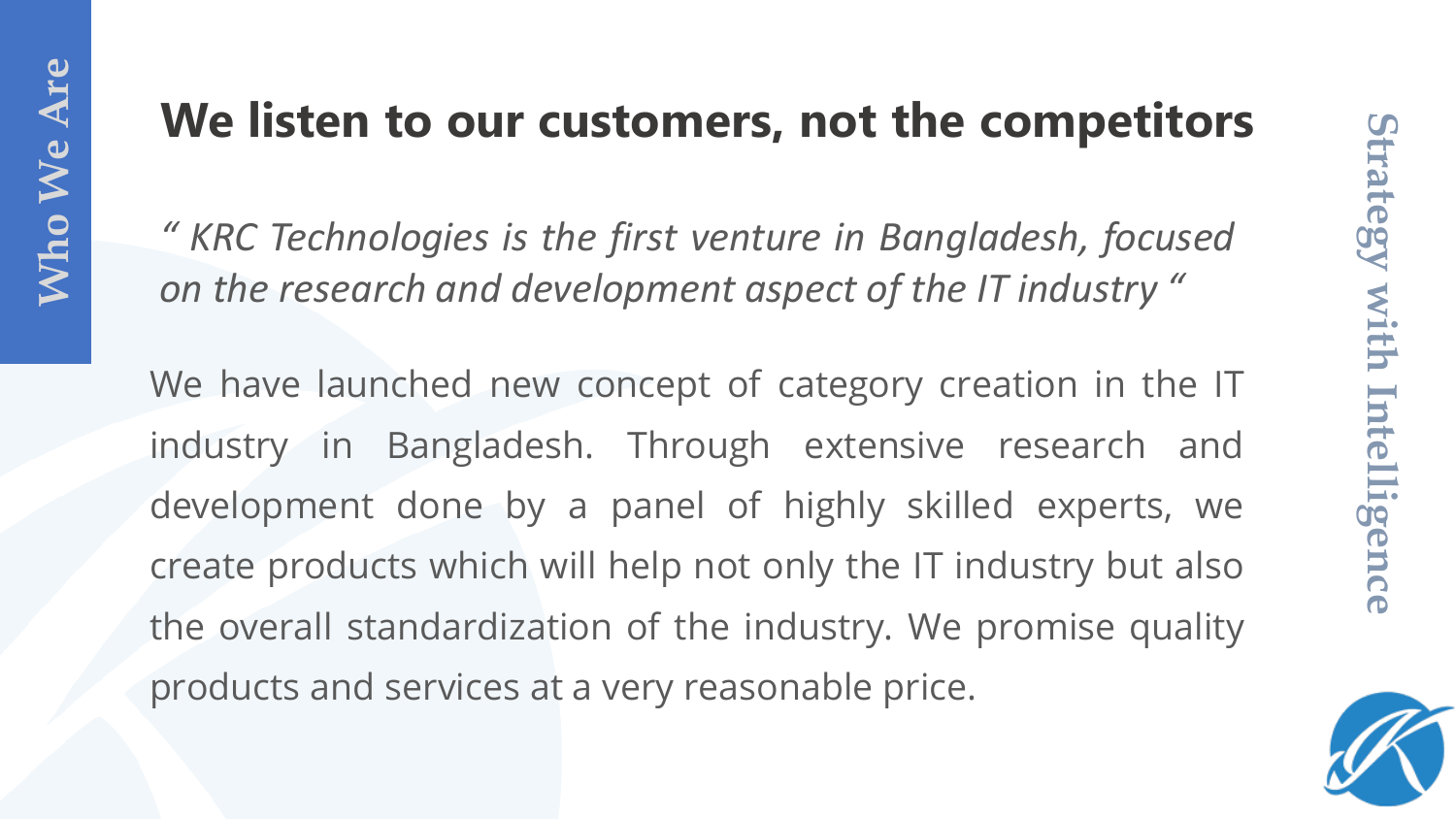# **KRC Technologies promises to become the One stop IT solution and facilitation provider**

Being focused on Research and Development, we have already proven our commitment through the quality of the products being made in our research lab. For the new era, that is already visible in the horizon, KRC will be a ray of light taking Bangladesh closer to advancement in global IT sector.

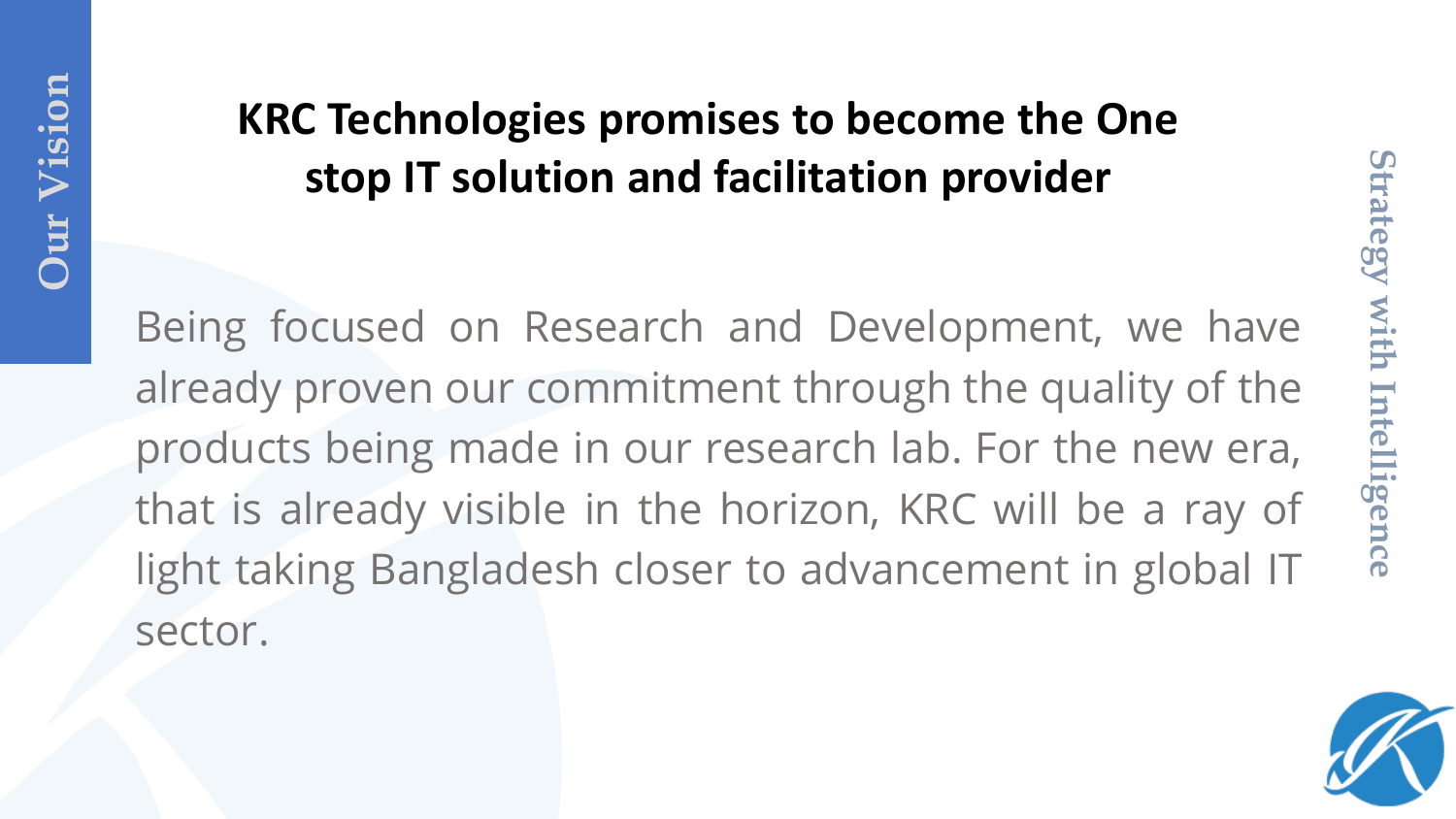# **Our current areas of research**

- **IoT Project Implementation**
- **Transforming Security Industry**
- **Product Development**
- **ICT Solution**

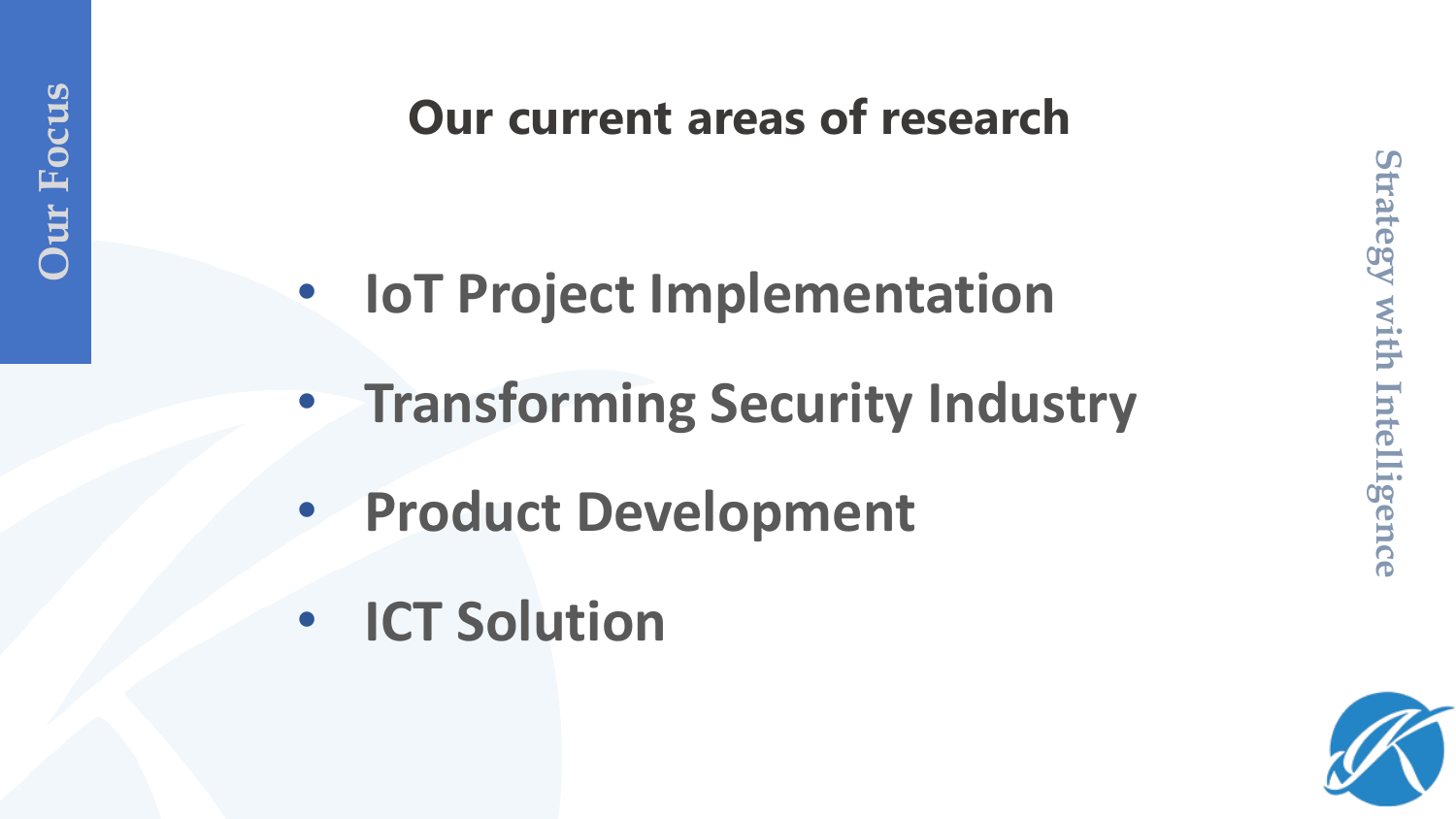## • **ONLINE GUARD WATCH**

✓ Security Guard Monitoring Solution

- **ONLINE ATTENDANCE SOLUTION** ✓ Cloud Based Attendance Solution
- **MOTION SENSOR SWITCH** 
	- **Power Saving Solution**
- **FOOT FALL SOLUTION** 
	- $\checkmark$  People Head Counting Solution
- **ENVIRONMENT MONITORING SOLUTION** 
	- Temperature / Gas / Power Monitoring Solution

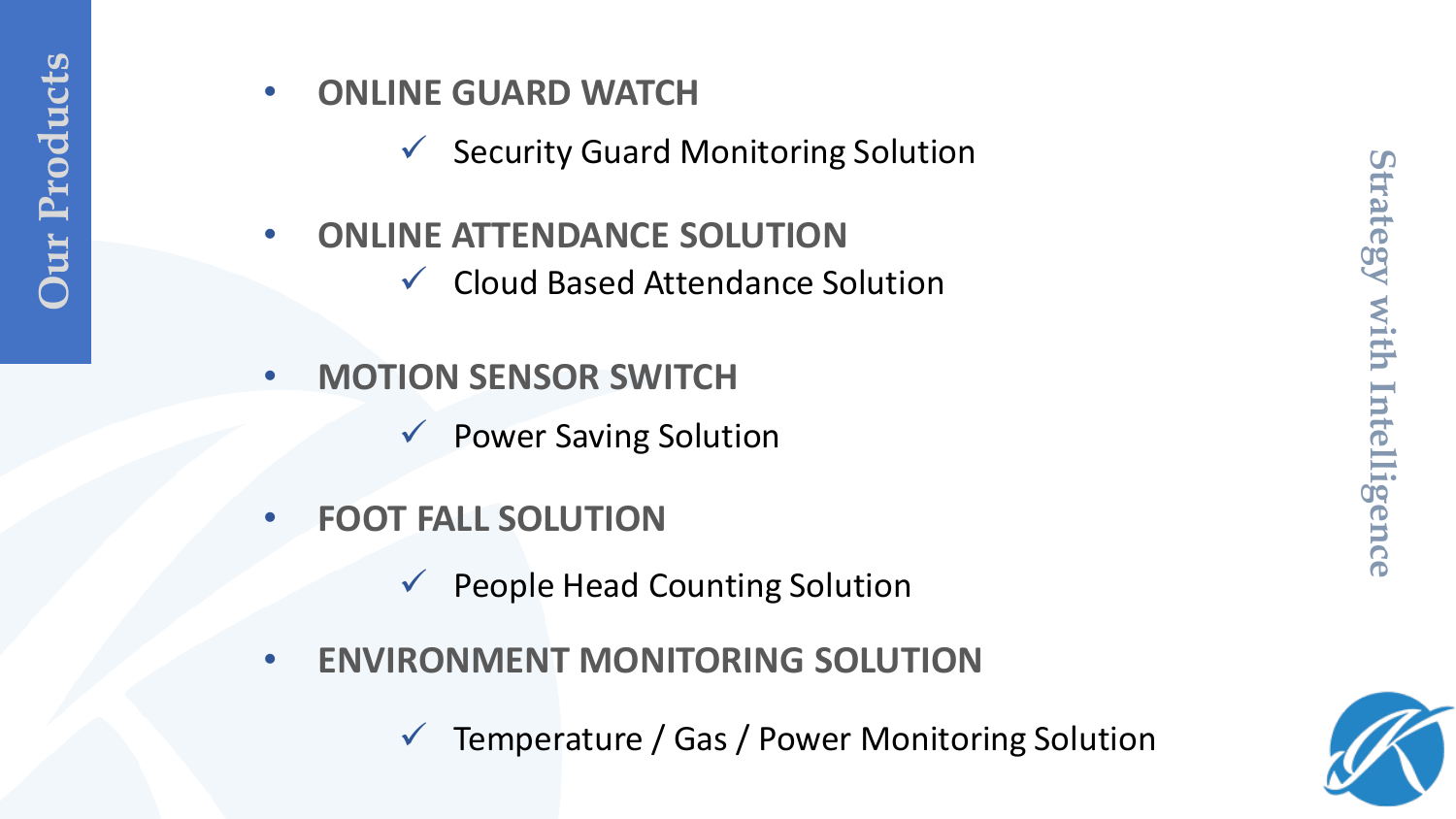Guard Watch systems provide a feature to check and record the time of a guards duty by scanning specific checkpoints mounted on the area to be patrolled. Checkpoints are placed in specific points either on buildings or on other locations of a site or remote area and help the managing staff to identify each different location and each part of a specific territory



- Store up to 60,000 logs
- Supports one week of power backup
- Real Time upload to cloud through GPRS
- IP67, waterproof and drop resist
- Send patrol record to supervisor's email daily
- ABS+PE double color injection molding
- Cloud based Management Software





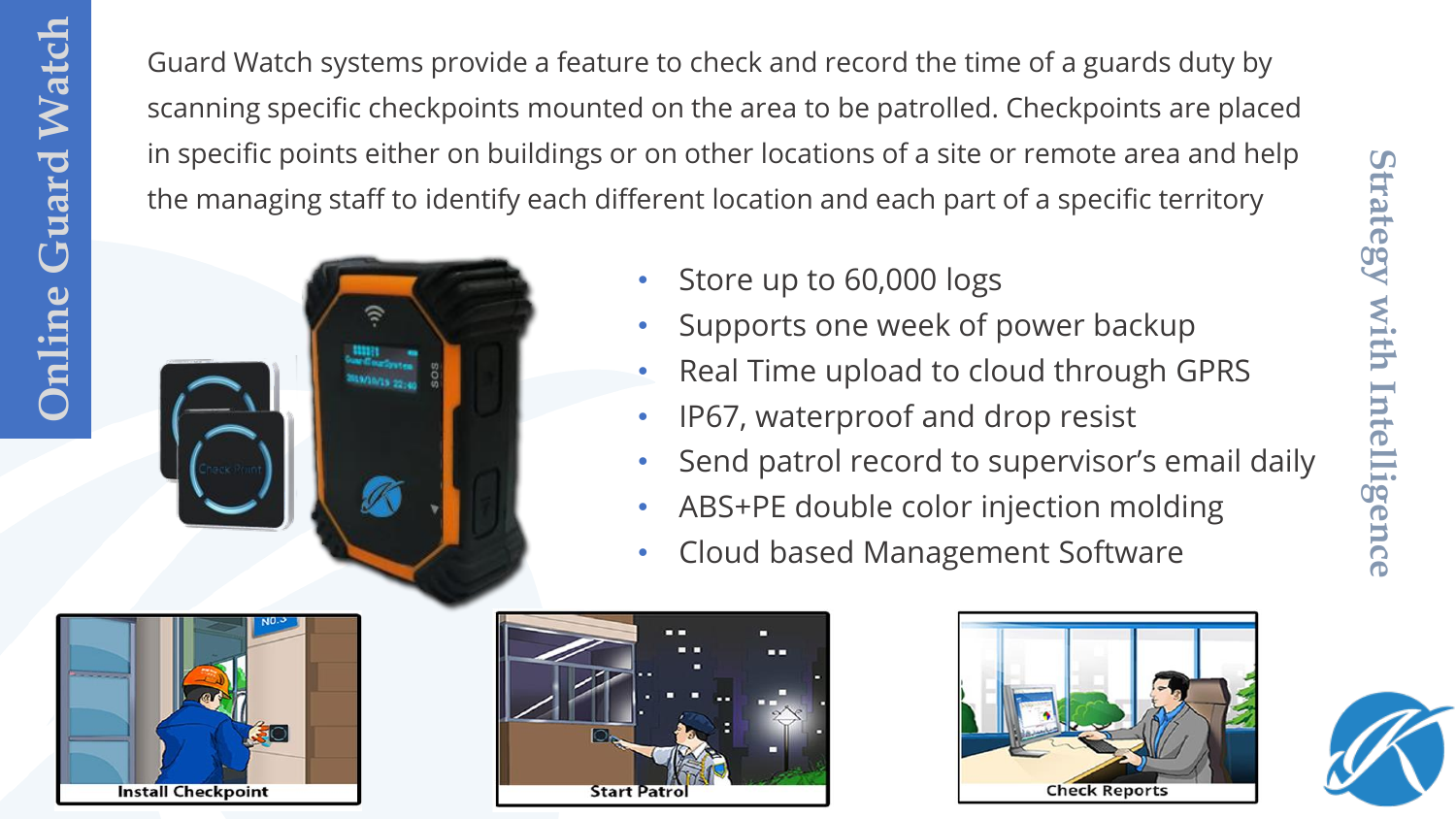

- Atmel 9G25(400MHz) CPU
- Fast recognition speed ≤0.5s
- High precision total reflection optics scanner
- Can store 2,00,000 Records
- 3,000 Fingerprint Templates
- Cloud based Management Software





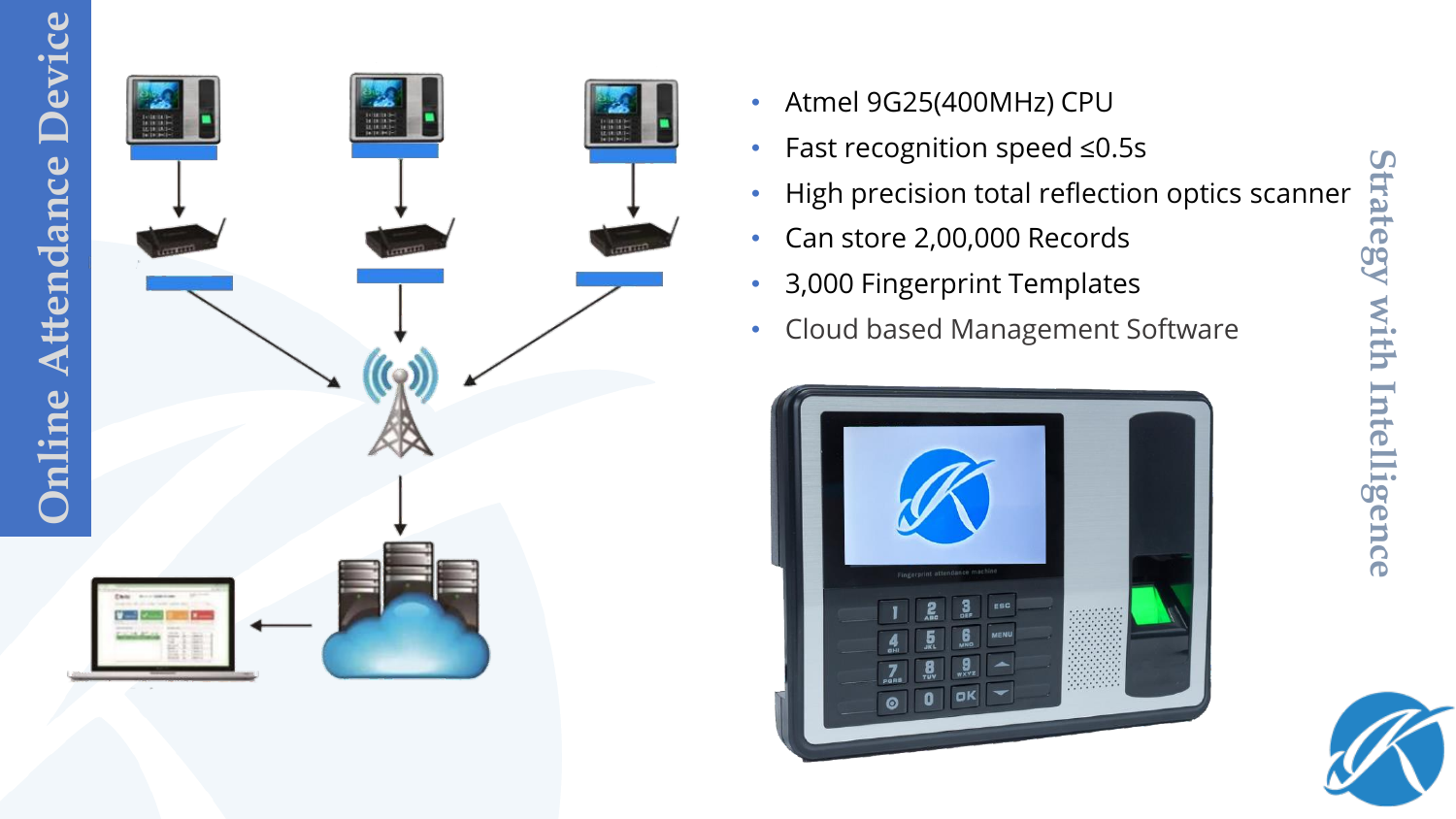Footfall measures the number of people enter in a shop or business in a period. When analyzing trends, the footfall is often averaged over periods such as days or week of a specific location.

- Determine in-store activity
- Assess the impact and success of marketing initiatives
- Tailor staffing schedules according to footfall patterns
- Improve store layout and ease customer navigation
- Optimize store performance
- Maximize sales potential







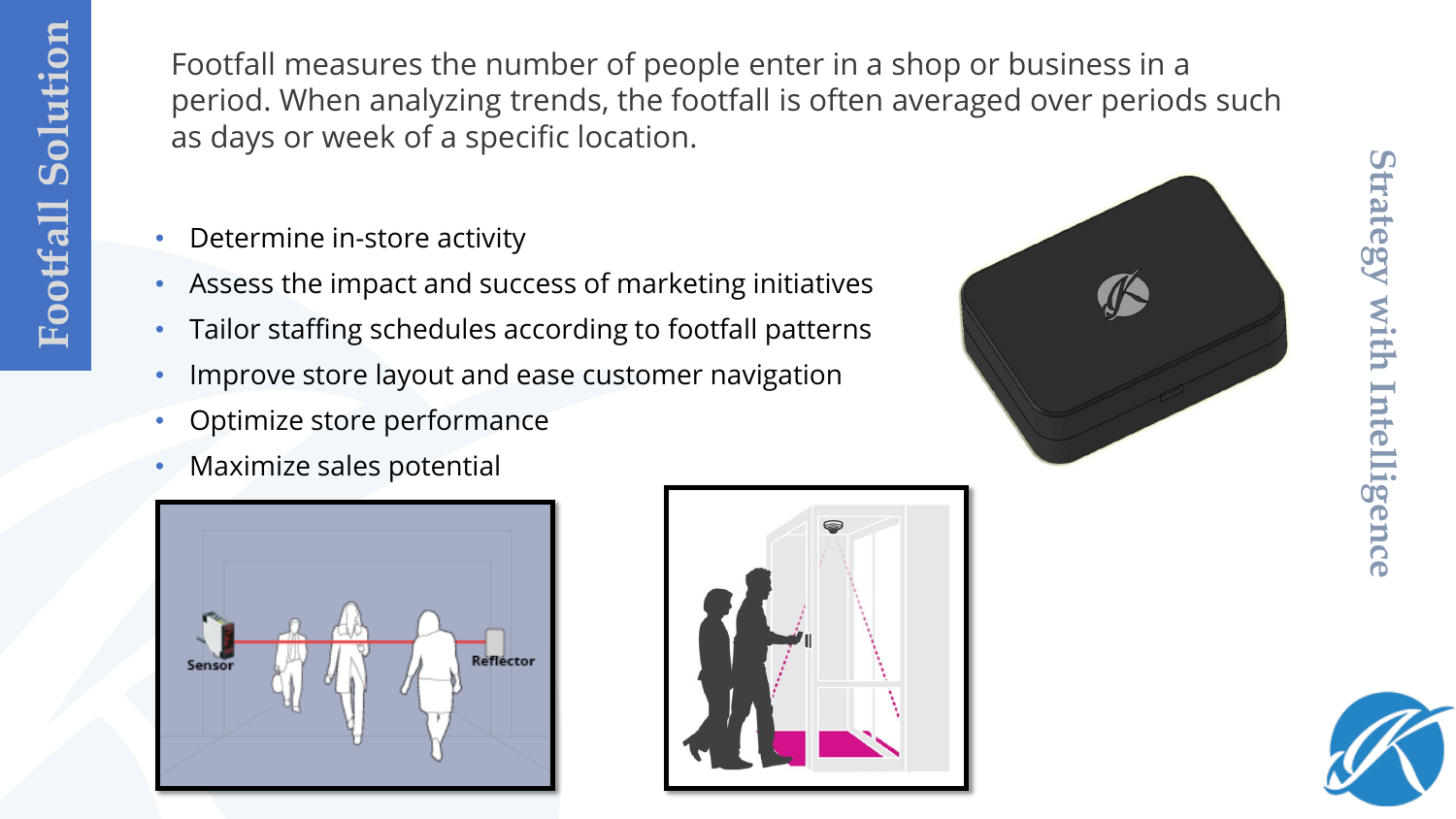The sensor used in this product is an active motion detector, that emits high-frequency electro-magnetic waves (5.8GHz) and detects changes in its echo from even the slightest movement within its detection zone. A microprocessor then triggers the "switch light ON" command. Detection is possible through doors, panes of glass or thin walls.



- Max load: 1200W
- HF system: 5.8GHz CW radar,
- Transmission power: <0.2mW
- Power consumption: Approx. 0.5W
- Installation : Indoors, ceiling mounting
- Time setting: 10sec to 30min
- Detection angle: 360°
- Light control: 2~2000LUX
- Size: 85x38x40mm



**Strategy with Intelligence**

gence

trategy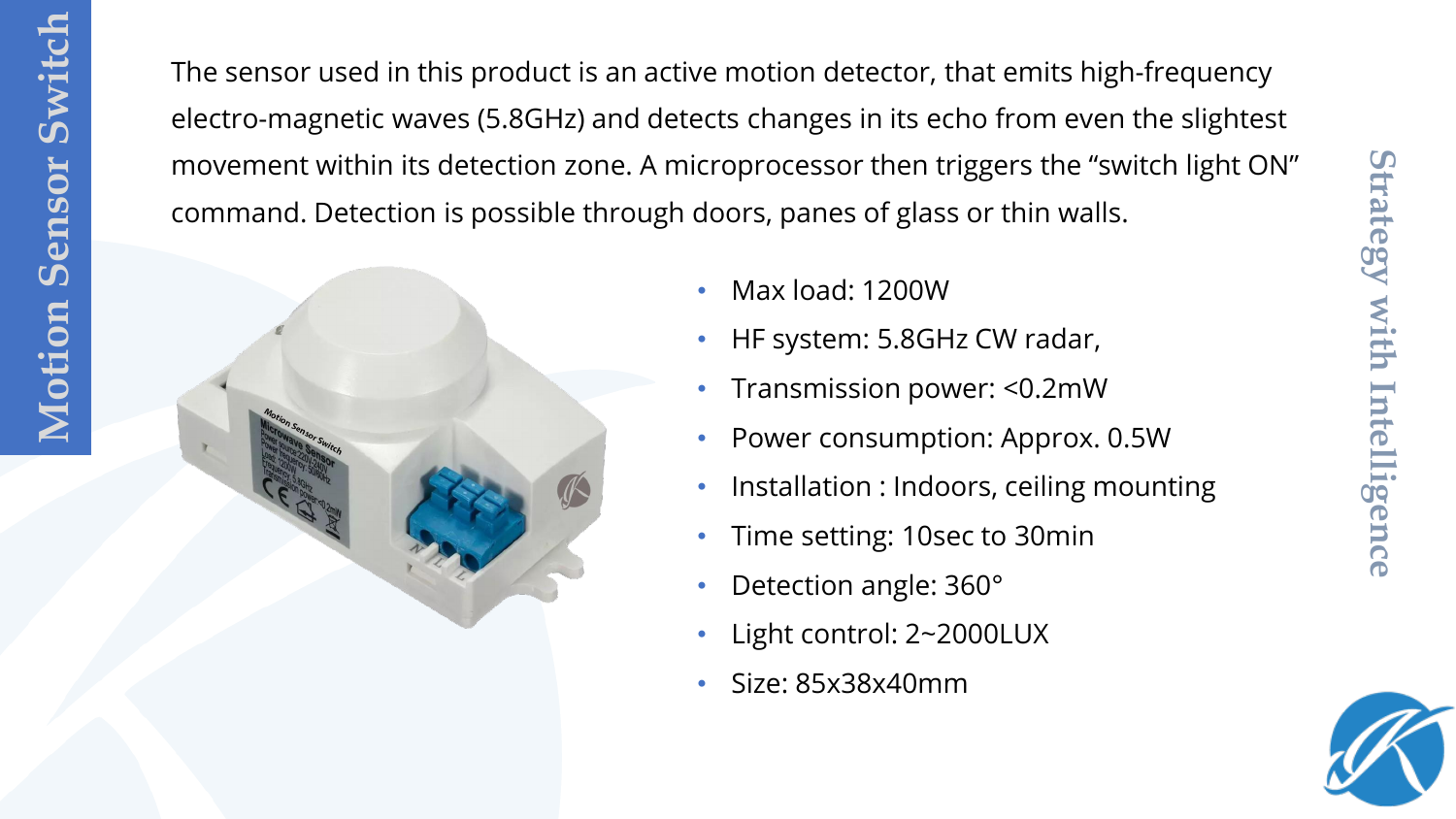#### **Government Sector**

- Dhaka International Airport
- Chittagong International Airport
- Bangladesh Railway
- Civil Aviation Authority of Bangladesh

### **Bank & Financial Institute**

- City Bank Limited
- Brac Bank Limited
- Eastern Bank Limited

### **Other SME**

- Boomerang Digital
- Ergo Ventures
- Rego Communications
- Tastebud
- Bongo Solutions

#### **Telecommunication**

- Grameenphone Limited
- Teletalk Limited

### **Internet Service Provider**

•Getco Online Limited •BracNet Limited •UCN Limited •Mir Telecom Limited

#### **FMCG Sector**

- Hosaf Group
- Kazi Farms Group
- Madina group
- Mir Group